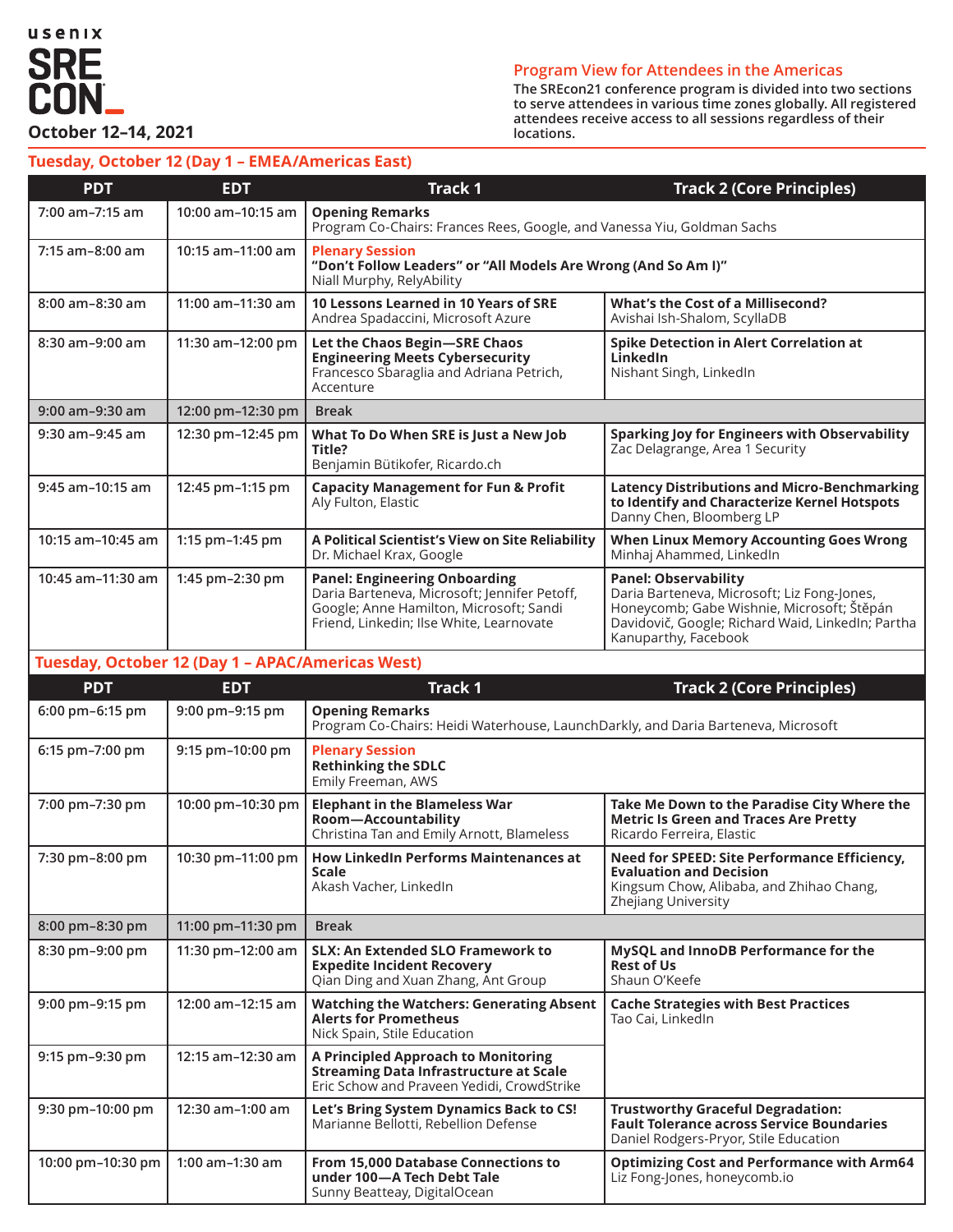## **Wednesday, October 13 (Day 2 – EMEA/Americas East)**

| <b>PDT</b>        | <b>EDT</b>        | <b>Track 1</b>                                                                                                                                                                                              | Track 2 (OpML)                                                                                                                   |
|-------------------|-------------------|-------------------------------------------------------------------------------------------------------------------------------------------------------------------------------------------------------------|----------------------------------------------------------------------------------------------------------------------------------|
| 7:00 am-7:55 am   | 10:00 am-10:55 am | <b>Plenary Session</b><br>DevOps Ten Years After: Review of a Failure<br>with John Allspaw and Paul Hammond<br>Thomas Depierre, Liveware Problems; John<br>Allspaw, Adaptive Capacity Labs;<br>Paul Hammond |                                                                                                                                  |
| 7:55 am-8:10 am   | 10:55 am-11:10 am | <b>Grand National 2021: Managing Extreme</b><br><b>Online Demand at William Hill</b><br>Matt Berridge and Josh Allenby, William Hill                                                                        |                                                                                                                                  |
| 8:10 am-8:40 am   | 11:10 am-11:40 am | Microservices above the Cloud-Designing<br>the International Space Station for<br>Reliability<br>Robert Barron, IBM                                                                                         |                                                                                                                                  |
| 8:40 am-9:05 am   | 11:40 am-12:05 pm | <b>Horizontal Data Freshness Monitoring in</b><br><b>Complex Pipelines</b><br>Alexey Skorikov, Google                                                                                                       |                                                                                                                                  |
| $9:05$ am-9:30 am | 12:05 pm-12:30 pm | <b>Break</b>                                                                                                                                                                                                |                                                                                                                                  |
| 9:30 am-9:45 am   | 12:30 pm-12:45 pm | <b>How We Built Out Our SRE Department</b><br>to Support over 100 Million Users for the<br><b>World's 3rd Biggest Mobile Marketplace</b><br>Sinéad O'Reilly, Aspiegel SE                                    | <b>Model Monitoring: Detecting and Analyzing</b><br><b>Data Issues</b><br>Dmitri Melikyan, Graphsignal, Inc.                     |
| 9:45 am-10:00 am  | 12:45 pm-1:00 pm  |                                                                                                                                                                                                             | <b>Leveraging ML to Detect Application Hotspots</b><br>[@scale, of course!]<br>Sanket Patel, LinkedIn                            |
| 10:00 am-10:30 am | 1:00 pm-1:30 pm   | You've Lost That Process Feeling: Some<br><b>Lessons from Resilience Engineering</b><br>David D. Woods, Ohio State University and<br>Adaptive Capacity Labs; Laura Nolan, Slack                             | <b>Demystifying Machine Learning in Production:</b><br><b>Reasoning about a Large-Scale ML Platform</b><br>Mary McGlohon, Google |
| 10:30 am-10:45 am | 1:30 pm-1:45 pm   | <b>Scaling for a Pandemic: How We Keep</b><br>Ahead of Demand for Google Meet during<br>COVID-19<br>Samantha Schaevitz, Google                                                                              | Designing an Autonomous Workbench for<br><b>Data Science on AWS</b><br>Dipen Chawla, Episource LLC                               |
| 10:45 am-11:00 am | 1:45 pm-2:00 pm   | <b>Ceci N'est Pas Un CPU Load</b><br>Thomas Depierre, Liveware Problems                                                                                                                                     | <b>Panel: OpML</b><br>Todd Underwood, Google; Josh Hartman, LinkedIn;                                                            |
| 11:00 am-11:30 am | 2:00 pm-2:30 pm   | What If the Promise of AIOps Was True?<br>Niall Murphy, RelyAbility                                                                                                                                         | Zhangwei Xu, Azure; Nisha Talagala, Pyxeda Al                                                                                    |

# **Wednesday, October 13 (Day 2 – APAC/Americas West)**

| <b>PDT</b>        | <b>EDT</b>        | <b>Track 1</b>                                                                                                                               | Track 2 (OpML)                                                                               |
|-------------------|-------------------|----------------------------------------------------------------------------------------------------------------------------------------------|----------------------------------------------------------------------------------------------|
| 6:00 pm-6:45 pm   | 9:00 pm-9:45 pm   | <b>Plenary Session</b><br>SRE for ML: The First 10 Years and the Next 10<br>Todd Underwood, Google                                           |                                                                                              |
| 6:45 pm-7:00 pm   | 9:45 pm-10:00 pm  | <b>When Systems Flatline-Enhancing</b><br><b>Incident Response with Learnings from the</b><br><b>Medical Field</b><br>Sarah Butt, Salesforce | <b>Hacking ML into Your Organization</b><br>Cathy Chen, Capriole Consulting Inc, Google LLC  |
| 7:00 pm-7:30 pm   | 10:00 pm-10:30 pm | <b>Evolution of Incident Management at Slack</b><br>D. Brent Chapman, Slack                                                                  | <b>Automating Performance Tuning with</b><br><b>Machine Learning</b><br>Stefano Doni, Akamas |
| 7:30 pm-8:00 pm   | 10:30 pm-11:00 pm | <b>Improving Observability in Your</b><br><b>Observability: Simple Tips for SREs</b><br>Dan Shoop                                            | Nothing to Recommend It: An Interactive ML<br><b>Outage Fable</b><br>Todd Underwood, Google  |
| 8:00 pm-8:30 pm   | 11:00 pm-11:30 pm | <b>Break</b>                                                                                                                                 |                                                                                              |
| 8:30 pm-9:00 pm   | 11:30 pm-12:00 am | <b>Practical TLS Advice for Large</b><br><b>Infrastructure</b><br>Mark Hahn, Ciber Global; Ted Hahn, TCB<br><b>Technologies</b>              |                                                                                              |
| 9:00 pm-9:30 pm   | 12:00 am-12:30 am | <b>User Uptime in Practice</b><br>Anika Mukherji, Pinterest                                                                                  |                                                                                              |
| 9:30 pm-10:00 pm  | 12:30 am-1:00 am  | <b>Learning More from Complex Systems</b><br>Andrew Hatch, LinkedIn                                                                          |                                                                                              |
| 10:00 pm-10:30 pm | $1:00$ am-1:30 am | <b>Of Mice &amp; Elephants</b><br>Koon Seng Lim and Sandeep Hooda, DBS                                                                       |                                                                                              |